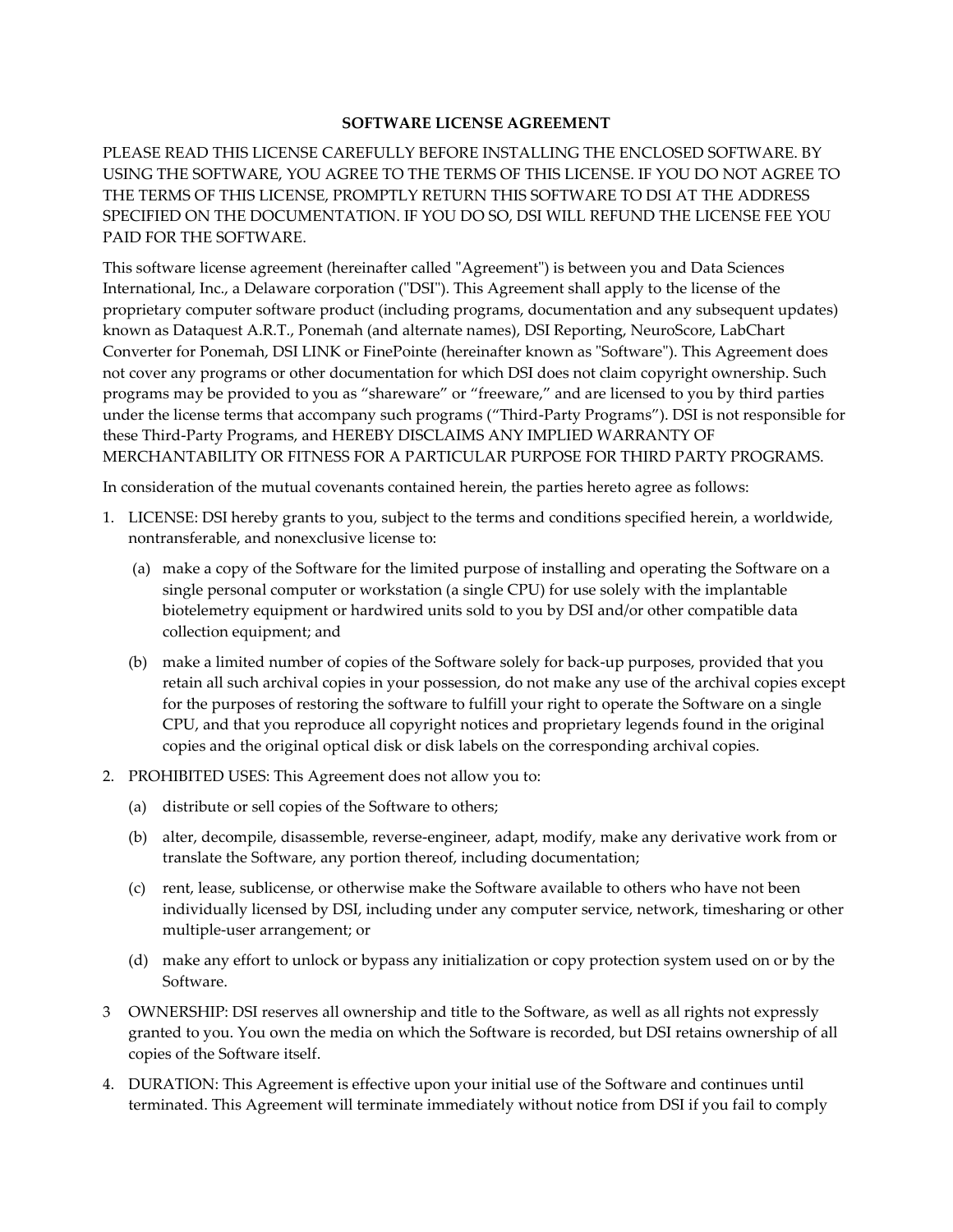with any provisions hereof. Upon termination, you must destroy the Software and all copies thereof. You may terminate this License at any time by destroying the Software and all copies thereof.

- 5. GENERAL: This Agreement represents the entire understanding and agreement between you and DSI with respect to the Software and supersedes any prior purchase order, communication, advertising, or representations with regard thereto. This Agreement may only be modified by a written amendment signed by an authorized representative of DSI. This Agreement shall be governed and interpreted solely by Delaware law.
- 6. NO WARRANTY: The Software is furnished to you "AS IS" and without any warranties, express or implied. The Software may contain bugs or errors. DSI HEREBY DISCLAIMS ANY IMPLIED WARRANTY OF MERCHANTABILITY OR FITNESS FOR A PARTICULAR PURPOSE. The only warranties available under the Software are those warranties that are in writing and are signed by both parties. In the event of any breach of any warranty, DSI's entire liability and your sole and exclusive remedy shall be the right to terminate this Agreement by returning the Software and obtaining a refund of monies paid to you for the Software.
- 7. NO LIABILITY: IN NO CASE SHALL DSI BE LIABLE FOR ANY SPECIAL, INDIRECT, INCIDENTAL, OR CONSEQUENTIAL DAMAGES OF ANY KIND OR AMOUNT, INCLUDING LOST PROFITS, LOST DATA, LOST GOODWILL, OR INABILITY TO USE EQUIPMENT, WHETHER SUCH DAMAGES ARE BASED UPON A BREACH OF EXPRESS OR IMPLIED WARRANTIES, BREACH OF CONTRACT, NEGLIGENCE, STRICT TORT, OR ANY OTHER LEGAL THEORY. THIS IS TRUE EVEN IF DSI SHALL HAVE BEEN INFORMED OF THE POSSIBILITY OF SUCH DAMAGES. Notwithstanding any damages that you might incur (including, without limitation, the damages listed above and all direct damages), the entire liability of DSI and your exclusive remedy shall be limited to the greater of the license fee paid by you for the Software or \$10.00. These damage limitations shall apply to the maximum extent permitted by law, even if any remedy fails its essential purpose.
- 8. EXPORT RESTRICTIONS: You agree that you will not export or transmit the Software to any country to which such export or transmission is restricted by any applicable U.S. regulation or statute, without the prior written consent, if required, of the governmental entity that has jurisdiction over such export or transmission.
- 9. NO ASSIGNMENT: You may not assign or transfer the SOFTWARE or any of your rights under this Agreement without the express written permission of DSI. Any attempt to do so is void.
- 10. INDEMNITY: If a third party claims that the Software infringes its patent or copyright, DSI will defend you against that claim at DSI's expense and pay all damages that a court finally awards, provided that you promptly notify DSI in writing of the claim, and allow DSI to control, and cooperate with DSI in, the defense or any related settlement negotiations. If the Software becomes, or in DSI's opinion is likely to become, the subject of a claim of infringement, then DSI may, at its option, procure for you the right to use the Software free of any liability for infringement; or replace or modify the Software to make it noninfringing. DSI shall not be responsible for any infringement involving or concerning any modification of the Software or the combination of the Software with equipment not supplied by DSI, to the extent such infringement results from such modification or combination and has not been specifically authorized by DSI. THESE INDEMNIFICATION PROVISIONS CONSTITUTE DSI'S SOLE LIABILITY, AND YOUR SOLE RECOURSE, IN THE EVENT OF ANY INFRINGEMENT OF THIRD-PARTY RIGHTS BY THE SOFTWARE.
- 11. U.S. GOVERNMENT RESTRICTED RIGHTS: All SOFTWARE provided to the U.S. Government pursuant to solicitations issued on or after December 1, 1995 is provided with the commercial license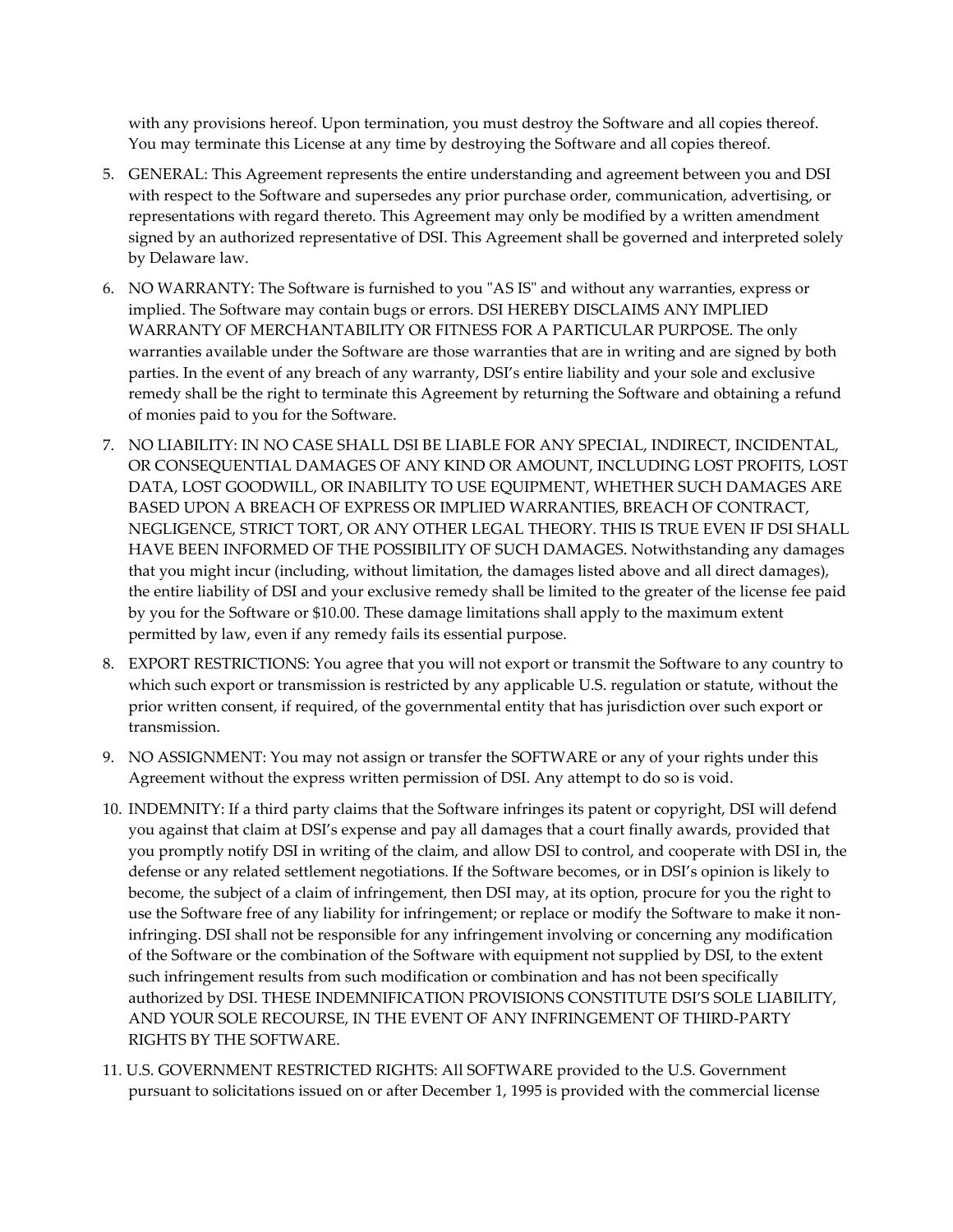rights and restrictions described elsewhere herein. All SOFTWARE provided to the U.S. Government pursuant to solicitations issued prior to December 1, 1995 is provided with "Restricted Rights" as provided for in FAR, 48 CFR 52.227-14 (JUNE 1987) or DFAR, 48 CFR 252.227-7013 (OCT 1988), as applicable.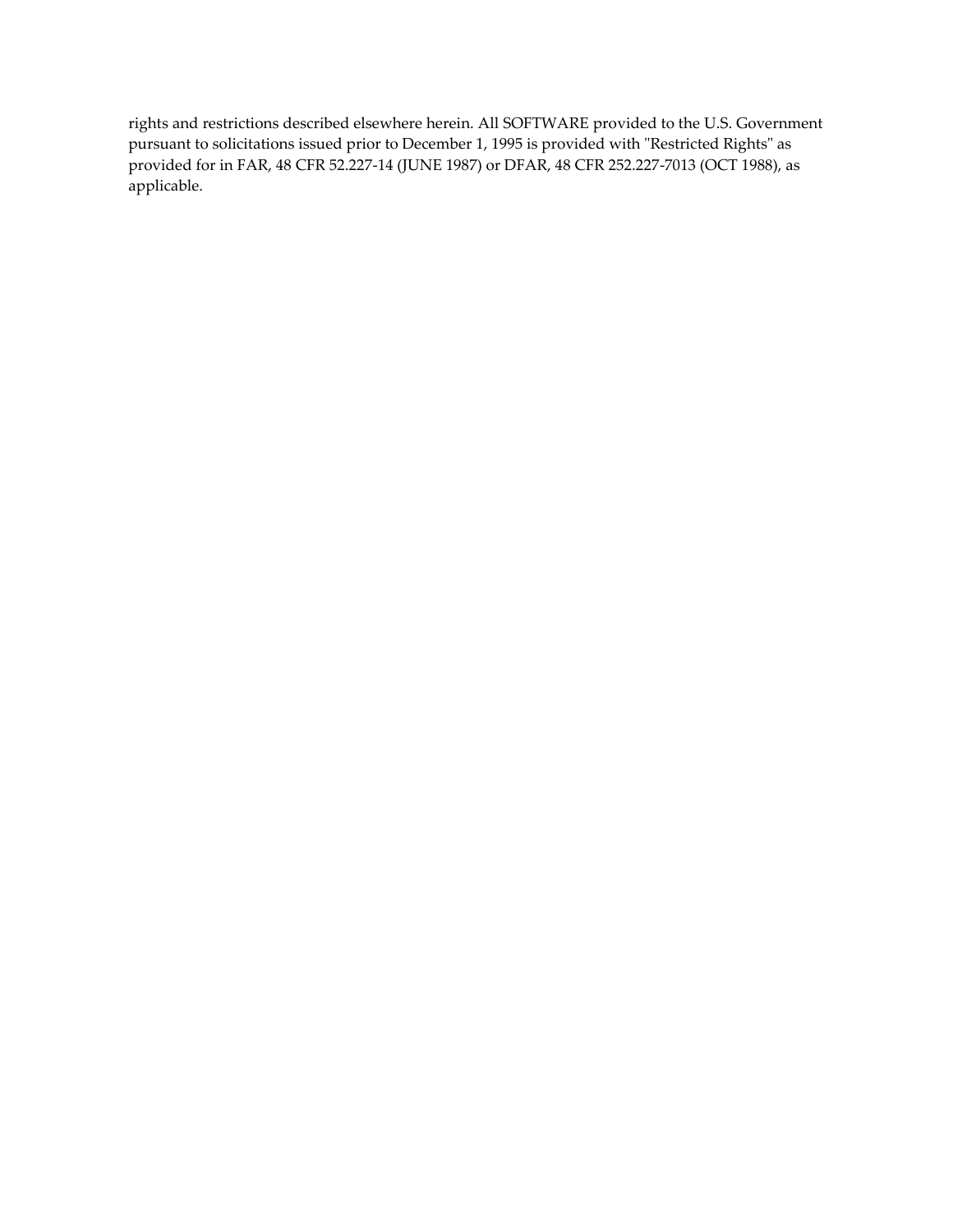The following software may be included in this product and it contains the following licenses and notices.

#### **Log4Net Developer Tools for UPnP Technologies**

Copyright [2012] Data Sciences International Licensed under the Apache License, Version 2.0 (the "License"); you may not use this file except in compliance with the License. You may obtain a copy of the License at http://www.apache.org/licenses/LICENSE-2.0 Unless required by applicable law or agreed to in writing, software

 distributed under the License is distributed on an "AS IS" BASIS, WITHOUT WARRANTIES OR CONDITIONS OF ANY KIND, either express or implied. See the License for the specific language governing permissions and limitations under the License.

#### **Meinberg NTP server**

\*\*\*\*\*\*\*\*\*\*\*\*\*\*\*\*\*\*\*\*\*\*\*\*\*\*\*\*\*\*\*\*\*\*\*\*\*\*\*\*\*\*\*\*\*\*\*\*\*\*\*\*\*\*\*\*\*\*\*\*\*\*\*\*\*\*\*\*\*\*\*  $\star$  \* \* Copyright (c) University of Delaware 1992-2011 \*  $\star$  \* \* Permission to use, copy, modify, and distribute this software and \* \* its documentation for any purpose with or without fee is hereby \* \* granted, provided that the above copyright notice appears in all \* \* copies and that both the copyright notice and this permission \* \* notice appear in supporting documentation, and that the name \* \* University of Delaware not be used in advertising or publicity \* \* pertaining to distribution of the software without specific, \* \* written prior permission. The University of Delaware makes no \* \* representations about the suitability this software for any \* \* purpose. It is provided "as is" without express or implied \* \* warranty. \*  $\star$  \* \*\*\*\*\*\*\*\*\*\*\*\*\*\*\*\*\*\*\*\*\*\*\*\*\*\*\*\*\*\*\*\*\*\*\*\*\*\*\*\*\*\*\*\*\*\*\*\*\*\*\*\*\*\*\*\*\*\*\*\*\*\*\*\*\*\*\*\*\*\*\*

#### **Gecko/XulRunner**

Mozilla Public License Version 2.0 ==================================

1. Definitions --------------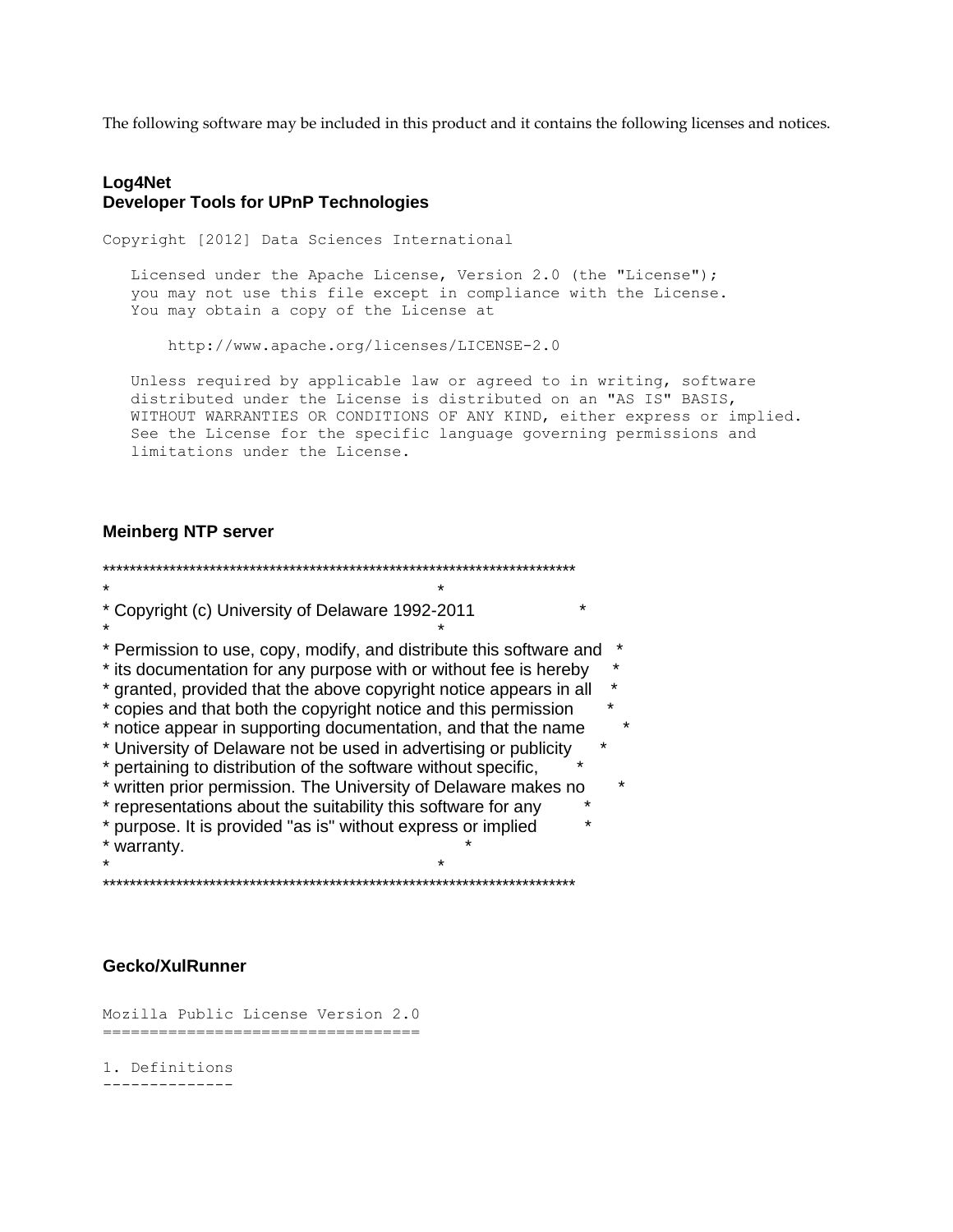1.1. "Contributor"

 means each individual or legal entity that creates, contributes to the creation of, or owns Covered Software.

1.2. "Contributor Version"

 means the combination of the Contributions of others (if any) used by a Contributor and that particular Contributor's Contribution.

- 1.3. "Contribution" means Covered Software of a particular Contributor.
- 1.4. "Covered Software"

 means Source Code Form to which the initial Contributor has attached the notice in Exhibit A, the Executable Form of such Source Code Form, and Modifications of such Source Code Form, in each case including portions thereof.

- 1.5. "Incompatible With Secondary Licenses" means
	- (a) that the initial Contributor has attached the notice described in Exhibit B to the Covered Software; or
	- (b) that the Covered Software was made available under the terms of version 1.1 or earlier of the License, but not also under the terms of a Secondary License.
- 1.6. "Executable Form" means any form of the work other than Source Code Form.
- 1.7. "Larger Work"

 means a work that combines Covered Software with other material, in a separate file or files, that is not Covered Software.

- 1.8. "License" means this document.
- 1.9. "Licensable"

 means having the right to grant, to the maximum extent possible, whether at the time of the initial grant or subsequently, any and all of the rights conveyed by this License.

1.10. "Modifications"

means any of the following:

- (a) any file in Source Code Form that results from an addition to, deletion from, or modification of the contents of Covered Software; or
- (b) any new file in Source Code Form that contains any Covered Software.

#### 1.11. "Patent Claims" of a Contributor means any patent claim(s), including without limitation, method, process, and apparatus claims, in any patent Licensable by such Contributor that would be infringed, but for the grant of the License, by the making, using, selling, offering for sale, having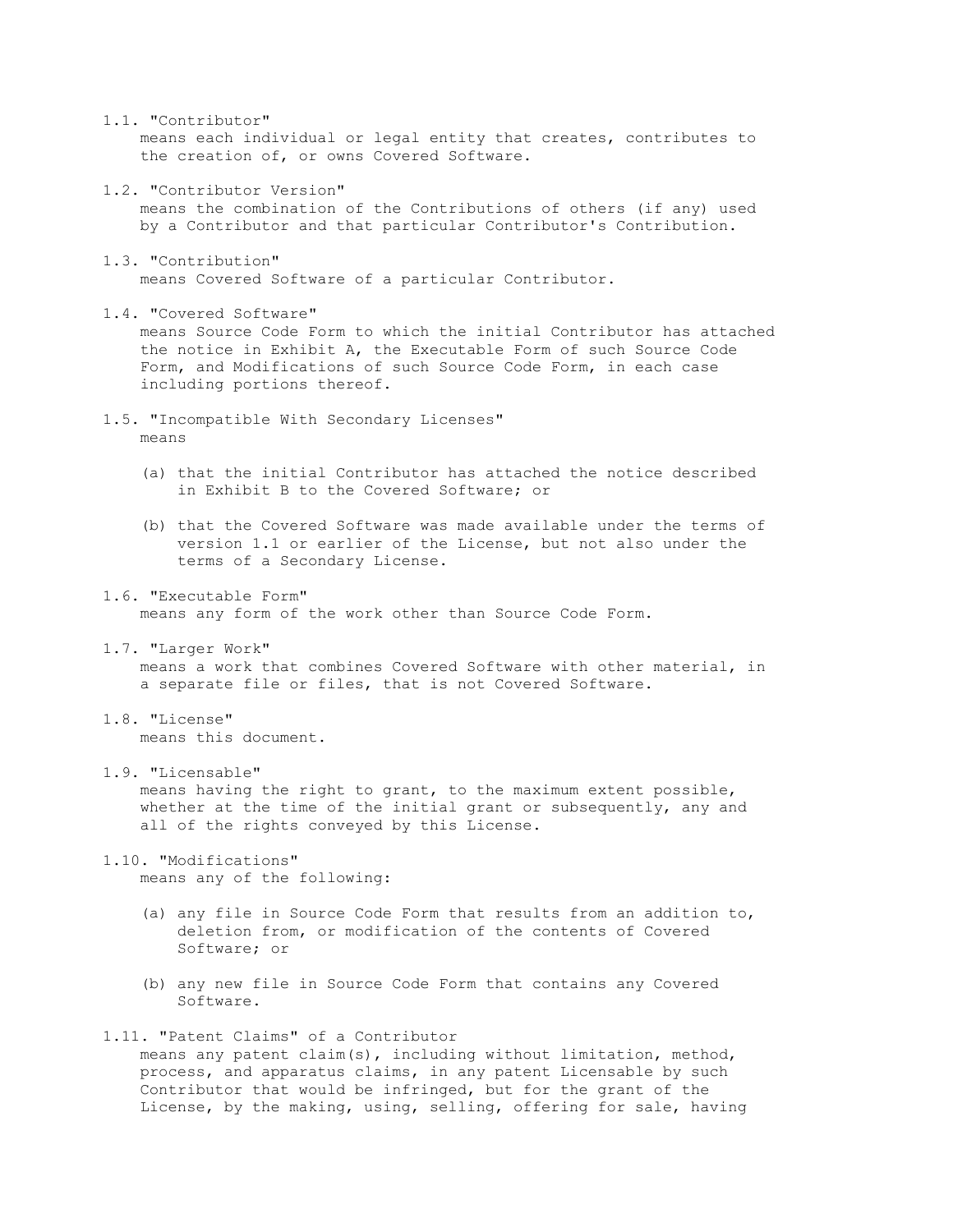made, import, or transfer of either its Contributions or its Contributor Version.

1.12. "Secondary License"

 means either the GNU General Public License, Version 2.0, the GNU Lesser General Public License, Version 2.1, the GNU Affero General Public License, Version 3.0, or any later versions of those licenses.

1.13. "Source Code Form"

means the form of the work preferred for making modifications.

1.14. "You" (or "Your")

 means an individual or a legal entity exercising rights under this License. For legal entities, "You" includes any entity that controls, is controlled by, or is under common control with You. For purposes of this definition, "control" means (a) the power, direct or indirect, to cause the direction or management of such entity, whether by contract or otherwise, or (b) ownership of more than fifty percent (50%) of the outstanding shares or beneficial ownership of such entity.

2. License Grants and Conditions --------------------------------

#### 2.1. Grants

Each Contributor hereby grants You a world-wide, royalty-free, non-exclusive license:

- (a) under intellectual property rights (other than patent or trademark) Licensable by such Contributor to use, reproduce, make available, modify, display, perform, distribute, and otherwise exploit its Contributions, either on an unmodified basis, with Modifications, or as part of a Larger Work; and
- (b) under Patent Claims of such Contributor to make, use, sell, offer for sale, have made, import, and otherwise transfer either its Contributions or its Contributor Version.

#### 2.2. Effective Date

The licenses granted in Section 2.1 with respect to any Contribution become effective for each Contribution on the date the Contributor first distributes such Contribution.

2.3. Limitations on Grant Scope

The licenses granted in this Section 2 are the only rights granted under this License. No additional rights or licenses will be implied from the distribution or licensing of Covered Software under this License. Notwithstanding Section 2.1(b) above, no patent license is granted by a Contributor:

(a) for any code that a Contributor has removed from Covered Software; or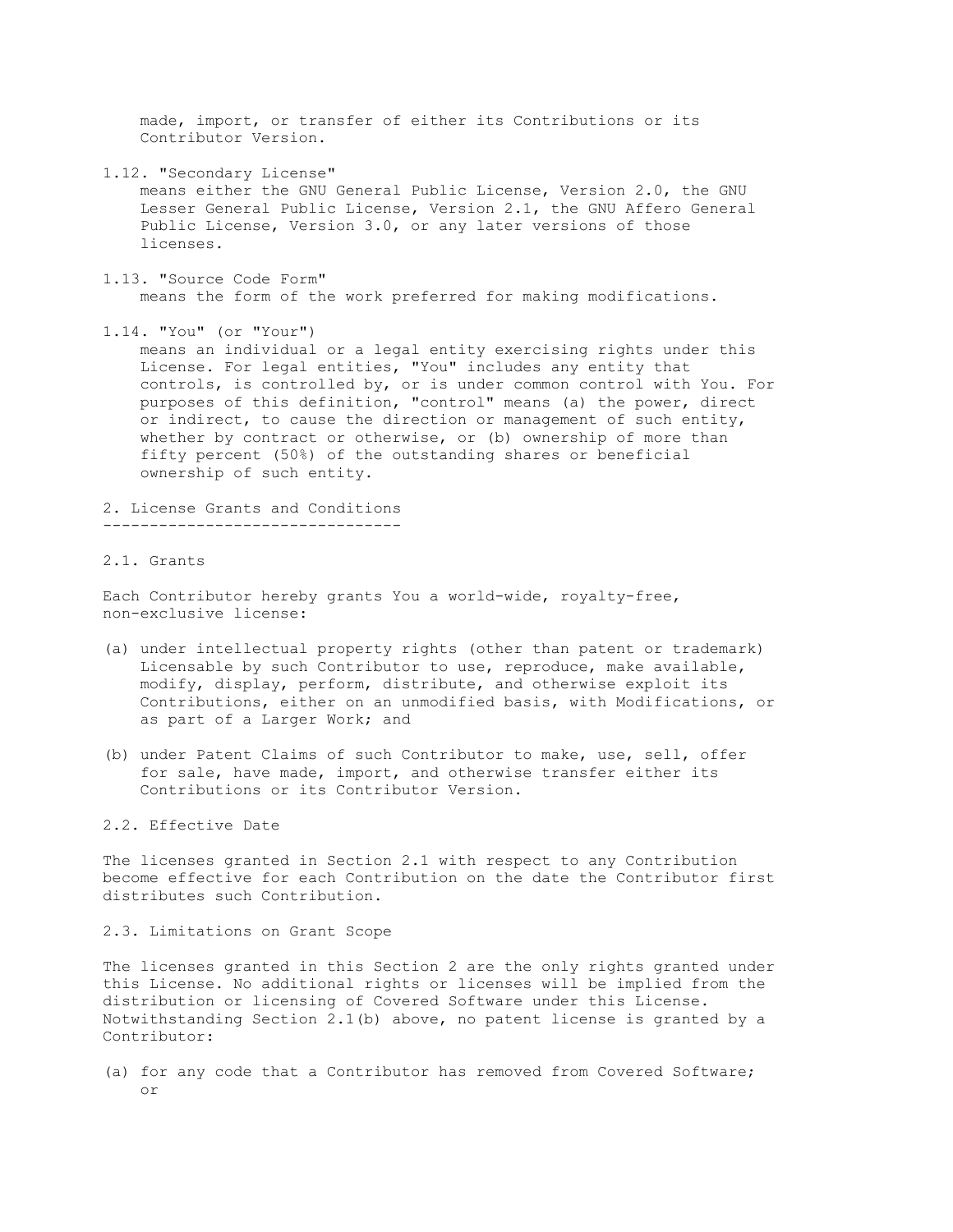- (b) for infringements caused by: (i) Your and any other third party's modifications of Covered Software, or (ii) the combination of its Contributions with other software (except as part of its Contributor Version); or
- (c) under Patent Claims infringed by Covered Software in the absence of its Contributions.

This License does not grant any rights in the trademarks, service marks, or logos of any Contributor (except as may be necessary to comply with the notice requirements in Section 3.4).

2.4. Subsequent Licenses

No Contributor makes additional grants as a result of Your choice to distribute the Covered Software under a subsequent version of this License (see Section 10.2) or under the terms of a Secondary License (if permitted under the terms of Section 3.3).

2.5. Representation

Each Contributor represents that the Contributor believes its Contributions are its original creation(s) or it has sufficient rights to grant the rights to its Contributions conveyed by this License.

2.6. Fair Use

This License is not intended to limit any rights You have under applicable copyright doctrines of fair use, fair dealing, or other equivalents.

2.7. Conditions

Sections 3.1, 3.2, 3.3, and 3.4 are conditions of the licenses granted in Section 2.1.

3. Responsibilities -------------------

3.1. Distribution of Source Form

All distribution of Covered Software in Source Code Form, including any Modifications that You create or to which You contribute, must be under the terms of this License. You must inform recipients that the Source Code Form of the Covered Software is governed by the terms of this License, and how they can obtain a copy of this License. You may not attempt to alter or restrict the recipients' rights in the Source Code Form.

3.2. Distribution of Executable Form

If You distribute Covered Software in Executable Form then:

(a) such Covered Software must also be made available in Source Code Form, as described in Section 3.1, and You must inform recipients of the Executable Form how they can obtain a copy of such Source Code Form by reasonable means in a timely manner, at a charge no more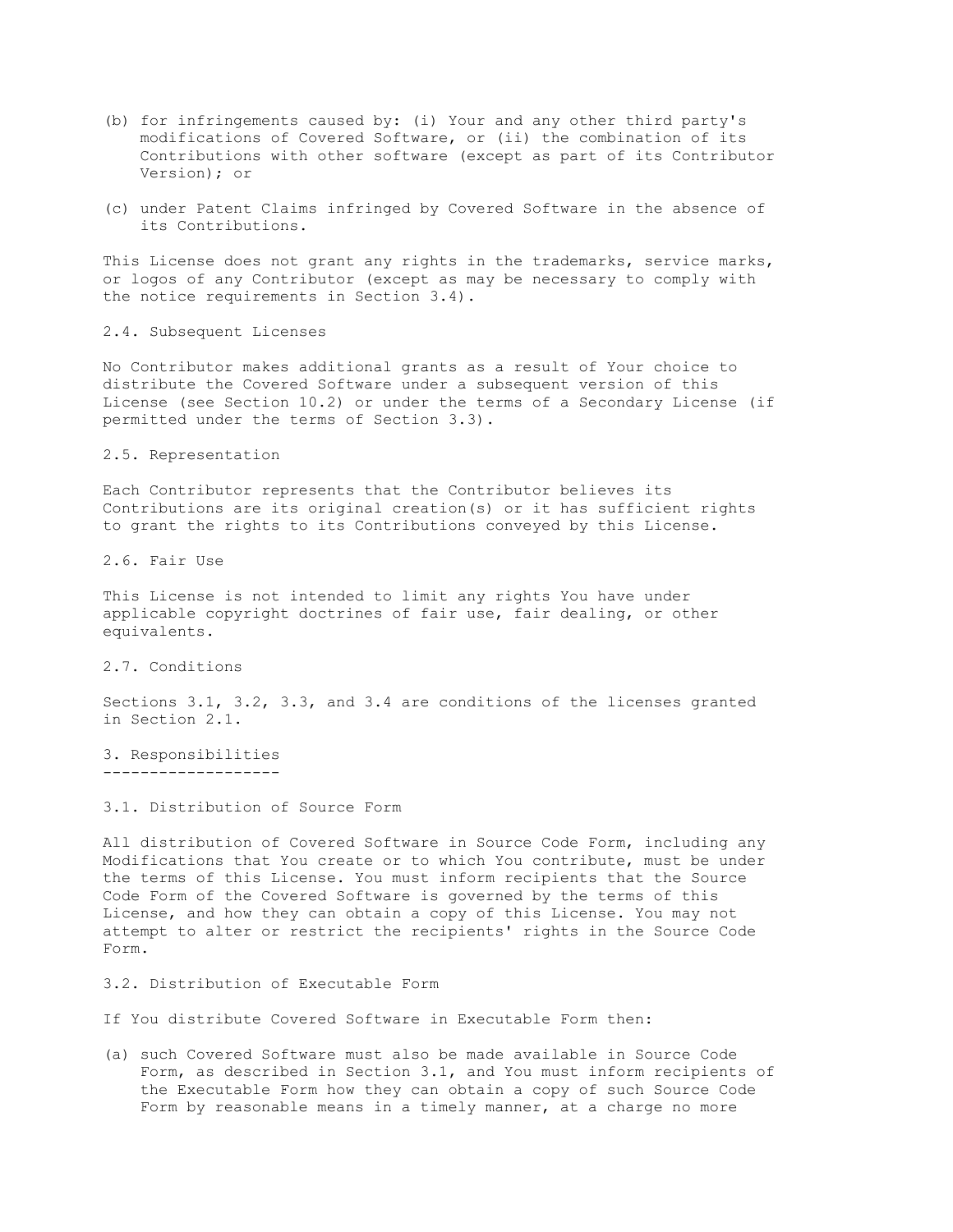than the cost of distribution to the recipient; and

(b) You may distribute such Executable Form under the terms of this License, or sublicense it under different terms, provided that the license for the Executable Form does not attempt to limit or alter the recipients' rights in the Source Code Form under this License.

#### 3.3. Distribution of a Larger Work

You may create and distribute a Larger Work under terms of Your choice, provided that You also comply with the requirements of this License for the Covered Software. If the Larger Work is a combination of Covered Software with a work governed by one or more Secondary Licenses, and the Covered Software is not Incompatible With Secondary Licenses, this License permits You to additionally distribute such Covered Software under the terms of such Secondary License(s), so that the recipient of the Larger Work may, at their option, further distribute the Covered Software under the terms of either this License or such Secondary License(s).

#### 3.4. Notices

You may not remove or alter the substance of any license notices (including copyright notices, patent notices, disclaimers of warranty, or limitations of liability) contained within the Source Code Form of the Covered Software, except that You may alter any license notices to the extent required to remedy known factual inaccuracies.

3.5. Application of Additional Terms

You may choose to offer, and to charge a fee for, warranty, support, indemnity or liability obligations to one or more recipients of Covered Software. However, You may do so only on Your own behalf, and not on behalf of any Contributor. You must make it absolutely clear that any such warranty, support, indemnity, or liability obligation is offered by You alone, and You hereby agree to indemnify every Contributor for any liability incurred by such Contributor as a result of warranty, support, indemnity or liability terms You offer. You may include additional disclaimers of warranty and limitations of liability specific to any jurisdiction.

4. Inability to Comply Due to Statute or Regulation ---------------------------------------------------

If it is impossible for You to comply with any of the terms of this License with respect to some or all of the Covered Software due to statute, judicial order, or regulation then You must: (a) comply with the terms of this License to the maximum extent possible; and (b) describe the limitations and the code they affect. Such description must be placed in a text file included with all distributions of the Covered Software under this License. Except to the extent prohibited by statute or regulation, such description must be sufficiently detailed for a recipient of ordinary skill to be able to understand it.

5. Termination --------------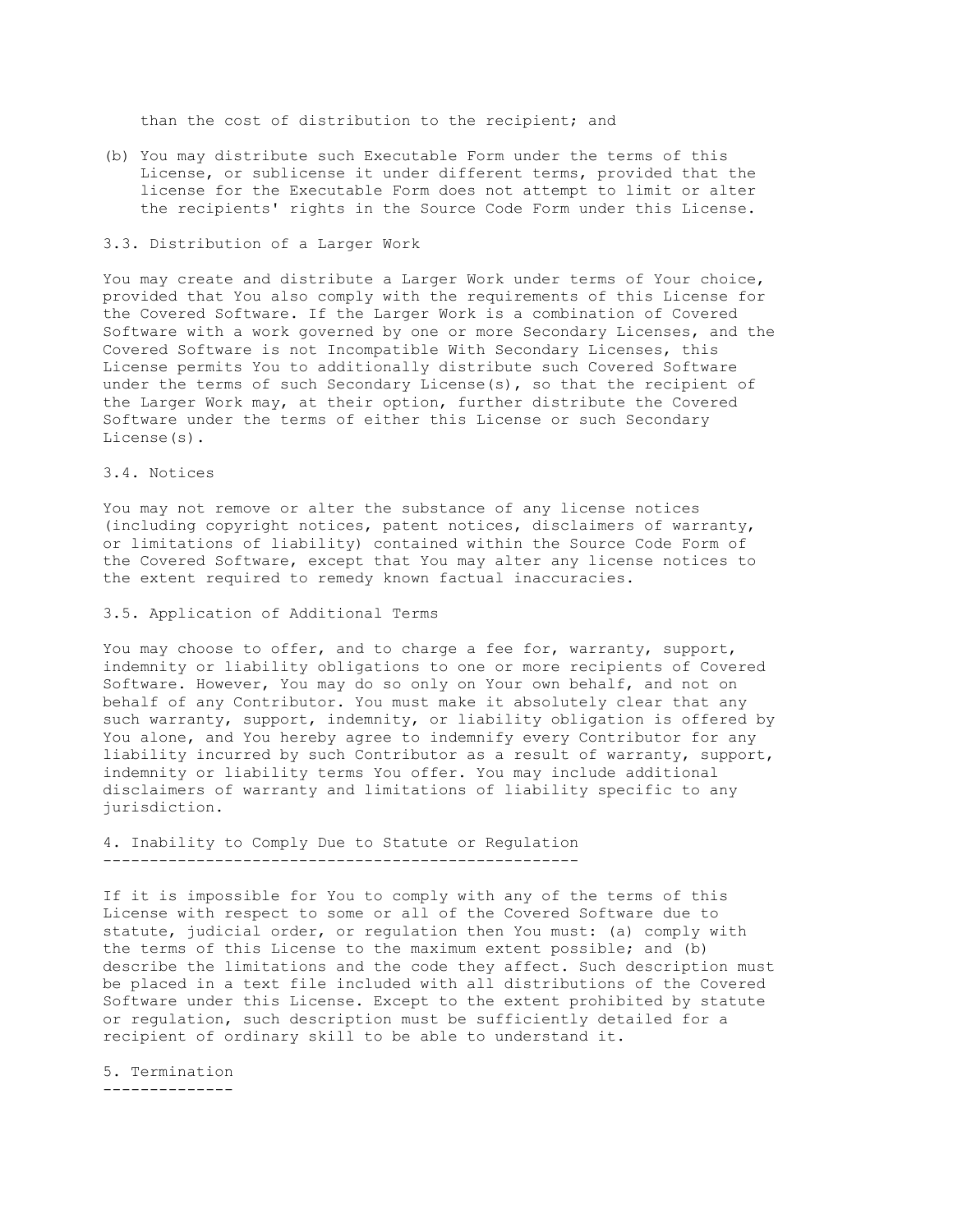5.1. The rights granted under this License will terminate automatically if You fail to comply with any of its terms. However, if You become compliant, then the rights granted under this License from a particular Contributor are reinstated (a) provisionally, unless and until such Contributor explicitly and finally terminates Your grants, and (b) on an ongoing basis, if such Contributor fails to notify You of the non-compliance by some reasonable means prior to 60 days after You have come back into compliance. Moreover, Your grants from a particular Contributor are reinstated on an ongoing basis if such Contributor notifies You of the non-compliance by some reasonable means, this is the first time You have received notice of non-compliance with this License from such Contributor, and You become compliant prior to 30 days after Your receipt of the notice.

5.2. If You initiate litigation against any entity by asserting a patent infringement claim (excluding declaratory judgment actions, counter-claims, and cross-claims) alleging that a Contributor Version directly or indirectly infringes any patent, then the rights granted to You by any and all Contributors for the Covered Software under Section 2.1 of this License shall terminate.

5.3. In the event of termination under Sections 5.1 or 5.2 above, all end user license agreements (excluding distributors and resellers) which have been validly granted by You or Your distributors under this License prior to termination shall survive termination.

\*\*\*\*\*\*\*\*\*\*\*\*\*\*\*\*\*\*\*\*\*\*\*\*\*\*\*\*\*\*\*\*\*\*\*\*\*\*\*\*\*\*\*\*\*\*\*\*\*\*\*\*\*\*\*\*\*\*\*\*\*\*\*\*\*\*\*\*\*\*\*\*  $\star$  \* \* 6. Disclaimer of Warranty \* \* ------------------------- \*  $\star$  \* \* Covered Software is provided under this License on an "as is" \* \* basis, without warranty of any kind, either expressed, implied, or \* \* statutory, including, without limitation, warranties that the \* \* Covered Software is free of defects, merchantable, fit for a \* \* particular purpose or non-infringing. The entire risk as to the \* quality and performance of the Covered Software is with You. \* Should any Covered Software prove defective in any respect, You \* (not any Contributor) assume the cost of any necessary servicing, \* repair, or correction. This disclaimer of warranty constitutes an \* \* essential part of this License. No use of any Covered Software is \* \* authorized under this License except under this disclaimer. \*  $\star$  \* \*\*\*\*\*\*\*\*\*\*\*\*\*\*\*\*\*\*\*\*\*\*\*\*\*\*\*\*\*\*\*\*\*\*\*\*\*\*\*\*\*\*\*\*\*\*\*\*\*\*\*\*\*\*\*\*\*\*\*\*\*\*\*\*\*\*\*\*\*\*\*\* \*\*\*\*\*\*\*\*\*\*\*\*\*\*\*\*\*\*\*\*\*\*\*\*\*\*\*\*\*\*\*\*\*\*\*\*\*\*\*\*\*\*\*\*\*\*\*\*\*\*\*\*\*\*\*\*\*\*\*\*\*\*\*\*\*\*\*\*\*\*\*\*  $\star$  \* \* 7. Limitation of Liability \* -------------------------- $\star$  \* \* Under no circumstances and under no legal theory, whether tort \* (including negligence), contract, or otherwise, shall any \* Contributor, or anyone who distributes Covered Software as \* \* permitted above, be liable to You for any direct, indirect, \* \* special, incidental, or consequential damages of any character \* \* including, without limitation, damages for lost profits, loss of \* \* goodwill, work stoppage, computer failure or malfunction, or any \*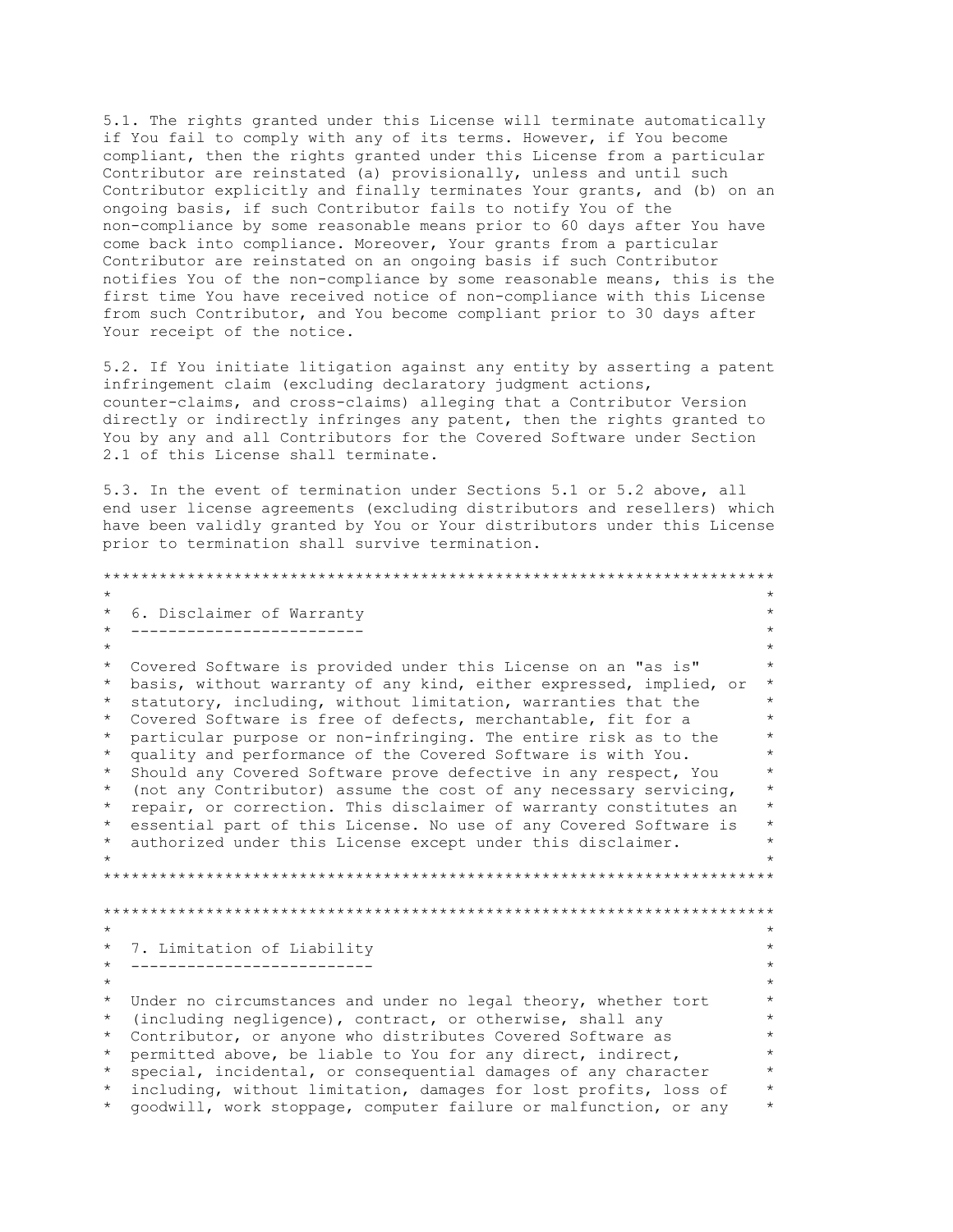\* and all other commercial damages or losses, even if such party \* \* shall have been informed of the possibility of such damages. This \* \* limitation of liability shall not apply to liability for death or \* \* personal injury resulting from such party's negligence to the \* \* extent applicable law prohibits such limitation. Some \* \* jurisdictions do not allow the exclusion or limitation of \* \* incidental or consequential damages, so this exclusion and  $*$ \* limitation may not apply to You. \*  $\star$  \* \*\*\*\*\*\*\*\*\*\*\*\*\*\*\*\*\*\*\*\*\*\*\*\*\*\*\*\*\*\*\*\*\*\*\*\*\*\*\*\*\*\*\*\*\*\*\*\*\*\*\*\*\*\*\*\*\*\*\*\*\*\*\*\*\*\*\*\*\*\*\*\*

8. Litigation -------------

Any litigation relating to this License may be brought only in the courts of a jurisdiction where the defendant maintains its principal place of business and such litigation shall be governed by laws of that jurisdiction, without reference to its conflict-of-law provisions. Nothing in this Section shall prevent a party's ability to bring cross-claims or counter-claims.

9. Miscellaneous ----------------

This License represents the complete agreement concerning the subject matter hereof. If any provision of this License is held to be unenforceable, such provision shall be reformed only to the extent necessary to make it enforceable. Any law or regulation which provides that the language of a contract shall be construed against the drafter shall not be used to construe this License against a Contributor.

10. Versions of the License ---------------------------

10.1. New Versions

Mozilla Foundation is the license steward. Except as provided in Section 10.3, no one other than the license steward has the right to modify or publish new versions of this License. Each version will be given a distinguishing version number.

10.2. Effect of New Versions

You may distribute the Covered Software under the terms of the version of the License under which You originally received the Covered Software, or under the terms of any subsequent version published by the license steward.

10.3. Modified Versions

If you create software not governed by this License, and you want to create a new license for such software, you may create and use a modified version of this License if you rename the license and remove any references to the name of the license steward (except to note that such modified license differs from this License).

10.4. Distributing Source Code Form that is Incompatible With Secondary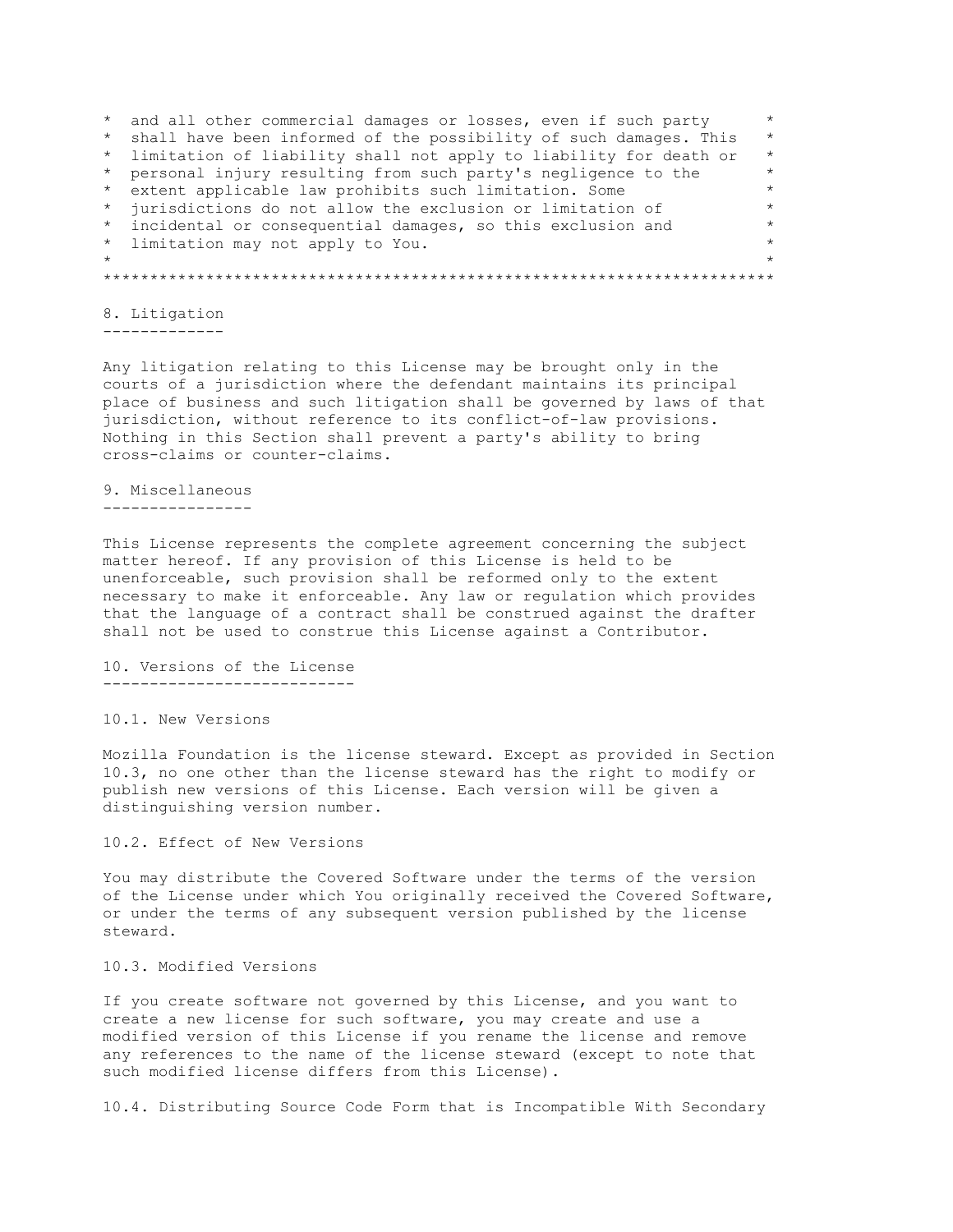Licenses

If You choose to distribute Source Code Form that is Incompatible With Secondary Licenses under the terms of this version of the License, the notice described in Exhibit B of this License must be attached.

```
Exhibit A - Source Code Form License Notice
-------------------------------------------
```
 This Source Code Form is subject to the terms of the Mozilla Public License, v. 2.0. If a copy of the MPL was not distributed with this file, You can obtain one at http://mozilla.org/MPL/2.0/.

If it is not possible or desirable to put the notice in a particular file, then You may include the notice in a location (such as a LICENSE file in a relevant directory) where a recipient would be likely to look for such a notice.

You may add additional accurate notices of copyright ownership.

Exhibit B - "Incompatible With Secondary Licenses" Notice ---------------------------------------------------------

 This Source Code Form is "Incompatible With Secondary Licenses", as defined by the Mozilla Public License, v. 2.0.

# TI Linux

Content is available under [Creative Commons Attribution-Share Alike 3.0 license.](http://processors.wiki.ti.com/index.php/Texas_Instruments_Embedded_Processors_Wiki:Copyrights)

CREATIVE COMMONS CORPORATION IS NOT A LAW FIRM AND DOES NOT PROVIDE LEGAL SERVICES. DISTRIBUTION OF THIS LICENSE DOES NOT CREATE AN ATTORNEY-CLIENT RELATIONSHIP. CREATIVE COMMONS PROVIDES THIS INFORMATION ON AN "AS-IS" BASIS. CREATIVE COMMONS MAKES NO WARRANTIES REGARDING THE INFORMATION PROVIDED, AND DISCLAIMS LIABILITY FOR DAMAGES RESULTING FROM ITS USE.

### *License*

THE WORK (AS DEFINED BELOW) IS PROVIDED UNDER THE TERMS OF THIS CREATIVE COMMONS PUBLIC LICENSE ("CCPL" OR "LICENSE"). THE WORK IS PROTECTED BY COPYRIGHT AND/OR OTHER APPLICABLE LAW. ANY USE OF THE WORK OTHER THAN AS AUTHORIZED UNDER THIS LICENSE OR COPYRIGHT LAW IS PROHIBITED.

BY EXERCISING ANY RIGHTS TO THE WORK PROVIDED HERE, YOU ACCEPT AND AGREE TO BE BOUND BY THE TERMS OF THIS LICENSE. TO THE EXTENT THIS LICENSE MAY BE CONSIDERED TO BE A CONTRACT, THE LICENSOR GRANTS YOU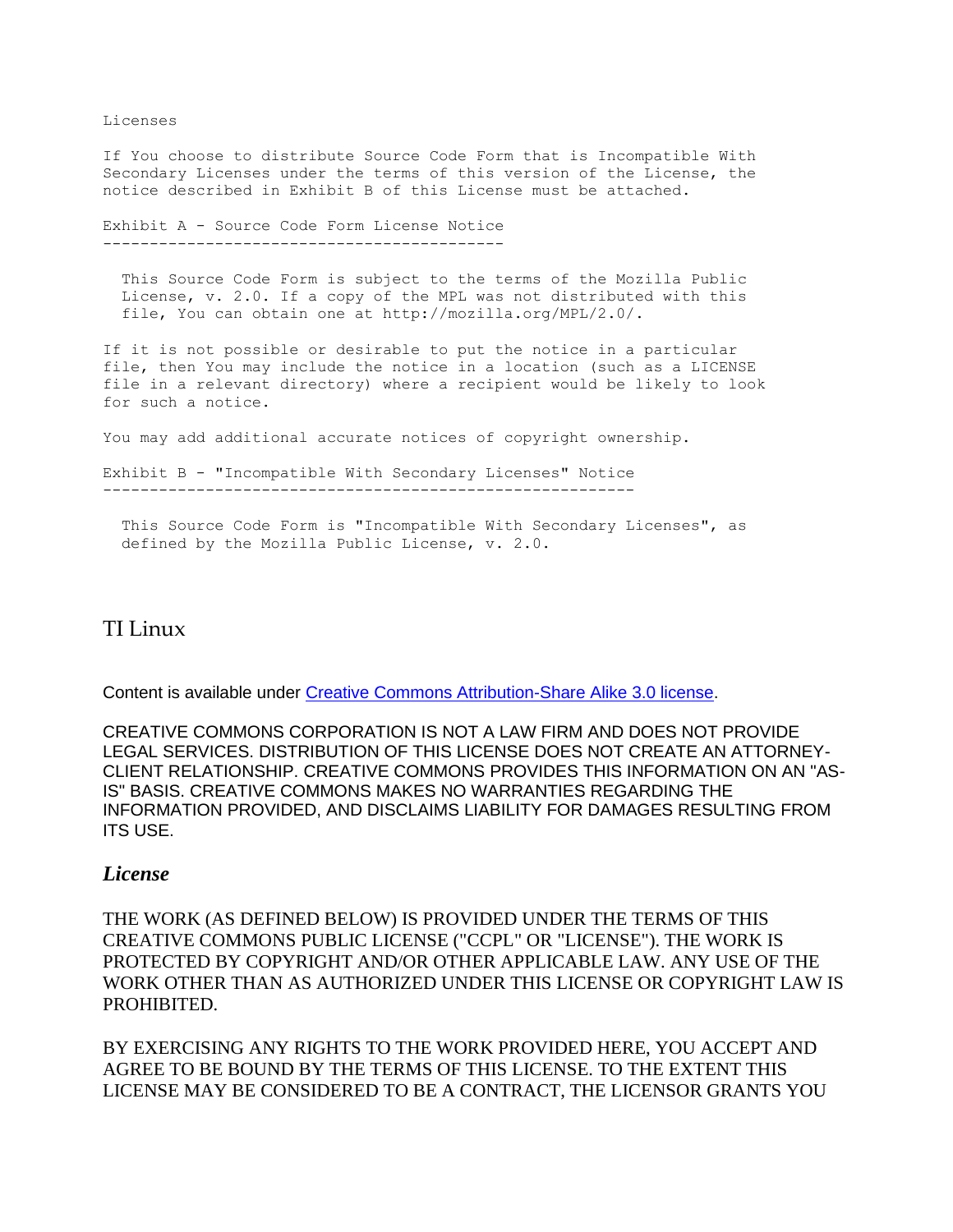THE RIGHTS CONTAINED HERE IN CONSIDERATION OF YOUR ACCEPTANCE OF SUCH TERMS AND CONDITIONS.

## **1. Definitions**

- a. **"Adaptation"** means a work based upon the Work, or upon the Work and other preexisting works, such as a translation, adaptation, derivative work, arrangement of music or other alterations of a literary or artistic work, or phonogram or performance and includes cinematographic adaptations or any other form in which the Work may be recast, transformed, or adapted including in any form recognizably derived from the original, except that a work that constitutes a Collection will not be considered an Adaptation for the purpose of this License. For the avoidance of doubt, where the Work is a musical work, performance or phonogram, the synchronization of the Work in timed-relation with a moving image ("synching") will be considered an Adaptation for the purpose of this License.
- b. **"Collection"** means a collection of literary or artistic works, such as encyclopedias and anthologies, or performances, phonograms or broadcasts, or other works or subject matter other than works listed in Section 1(f) below, which, by reason of the selection and arrangement of their contents, constitute intellectual creations, in which the Work is included in its entirety in unmodified form along with one or more other contributions, each constituting separate and independent works in themselves, which together are assembled into a collective whole. A work that constitutes a Collection will not be considered an Adaptation (as defined above) for the purposes of this License.
- c. **"Distribute"** means to make available to the public the original and copies of the Work or Adaptation, as appropriate, through sale or other transfer of ownership.
- d. **"Licensor"** means the individual, individuals, entity or entities that offer(s) the Work under the terms of this License.
- e. **"Original Author"** means, in the case of a literary or artistic work, the individual, individuals, entity or entities who created the Work or if no individual or entity can be identified, the publisher; and in addition (i) in the case of a performance the actors, singers, musicians, dancers, and other persons who act, sing, deliver, declaim, play in, interpret or otherwise perform literary or artistic works or expressions of folklore; (ii) in the case of a phonogram the producer being the person or legal entity who first fixes the sounds of a performance or other sounds; and, (iii) in the case of broadcasts, the organization that transmits the broadcast.
- f. **"Work"** means the literary and/or artistic work offered under the terms of this License including without limitation any production in the literary, scientific and artistic domain, whatever may be the mode or form of its expression including digital form, such as a book, pamphlet and other writing; a lecture, address, sermon or other work of the same nature; a dramatic or dramatico-musical work; a choreographic work or entertainment in dumb show; a musical composition with or without words; a cinematographic work to which are assimilated works expressed by a process analogous to cinematography; a work of drawing, painting, architecture, sculpture, engraving or lithography; a photographic work to which are assimilated works expressed by a process analogous to photography; a work of applied art; an illustration, map, plan, sketch or three-dimensional work relative to geography, topography, architecture or science; a performance; a broadcast; a phonogram; a compilation of data to the extent it is protected as a copyrightable work; or a work performed by a variety or circus performer to the extent it is not otherwise considered a literary or artistic work.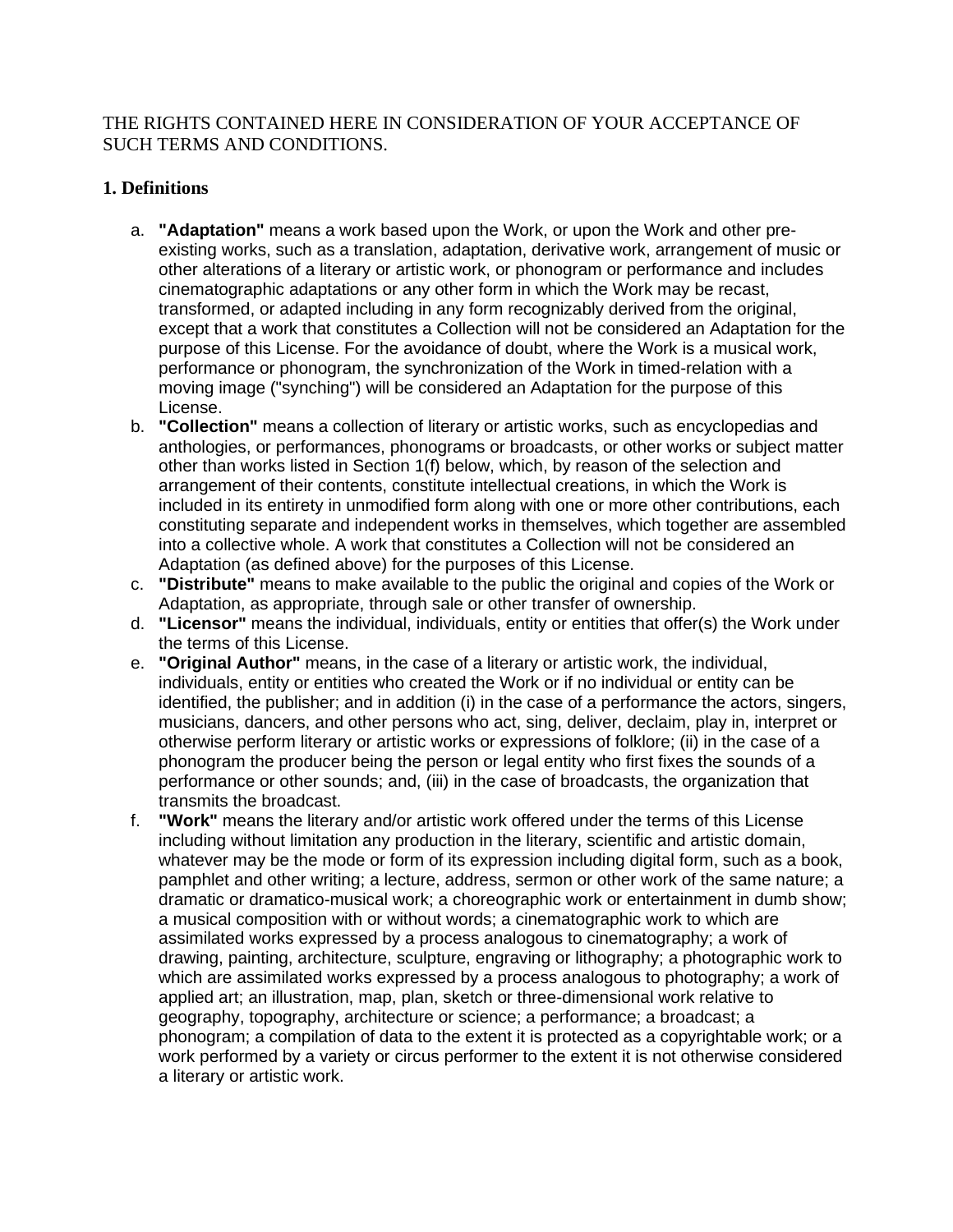- g. **"You"** means an individual or entity exercising rights under this License who has not previously violated the terms of this License with respect to the Work, or who has received express permission from the Licensor to exercise rights under this License despite a previous violation.
- h. **"Publicly Perform"** means to perform public recitations of the Work and to communicate to the public those public recitations, by any means or process, including by wire or wireless means or public digital performances; to make available to the public Works in such a way that members of the public may access these Works from a place and at a place individually chosen by them; to perform the Work to the public by any means or process and the communication to the public of the performances of the Work, including by public digital performance; to broadcast and rebroadcast the Work by any means including signs, sounds or images.
- i. **"Reproduce"** means to make copies of the Work by any means including without limitation by sound or visual recordings and the right of fixation and reproducing fixations of the Work, including storage of a protected performance or phonogram in digital form or other electronic medium.

**2. Fair Dealing Rights.** Nothing in this License is intended to reduce, limit, or restrict any uses free from copyright or rights arising from limitations or exceptions that are provided for in connection with the copyright protection under copyright law or other applicable laws.

**3. License Grant.** Subject to the terms and conditions of this License, Licensor hereby grants You a worldwide, royalty-free, non-exclusive, perpetual (for the duration of the applicable copyright) license to exercise the rights in the Work as stated below:

- a. to Reproduce the Work, to incorporate the Work into one or more Collections, and to Reproduce the Work as incorporated in the Collections;
- b. to create and Reproduce Adaptations provided that any such Adaptation, including any translation in any medium, takes reasonable steps to clearly label, demarcate or otherwise identify that changes were made to the original Work. For example, a translation could be marked "The original work was translated from English to Spanish," or a modification could indicate "The original work has been modified.";
- c. to Distribute and Publicly Perform the Work including as incorporated in Collections; and,
- d. to Distribute and Publicly Perform Adaptations.
- e. For the avoidance of doubt:
	- i. **Non-waivable Compulsory License Schemes**. In those jurisdictions in which the right to collect royalties through any statutory or compulsory licensing scheme cannot be waived, the Licensor reserves the exclusive right to collect such royalties for any exercise by You of the rights granted under this License;
	- ii. **Waivable Compulsory License Schemes**. In those jurisdictions in which the right to collect royalties through any statutory or compulsory licensing scheme can be waived, the Licensor waives the exclusive right to collect such royalties for any exercise by You of the rights granted under this License; and,
	- iii. **Voluntary License Schemes**. The Licensor waives the right to collect royalties, whether individually or, in the event that the Licensor is a member of a collecting society that administers voluntary licensing schemes, via that society, from any exercise by You of the rights granted under this License.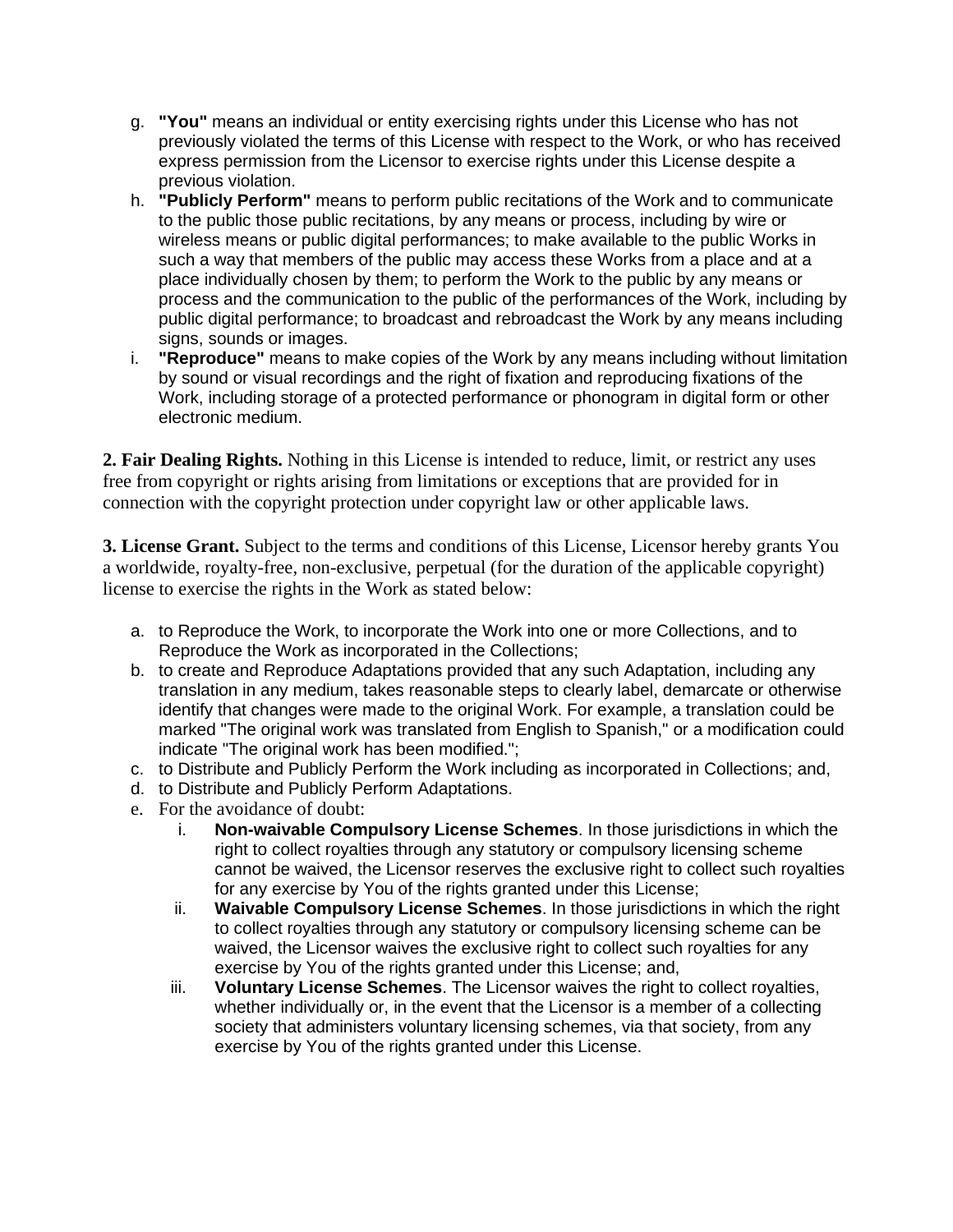The above rights may be exercised in all media and formats whether now known or hereafter devised. The above rights include the right to make such modifications as are technically necessary to exercise the rights in other media and formats. Subject to Section 8(f), all rights not expressly granted by Licensor are hereby reserved.

**4. Restrictions.** The license granted in Section 3 above is expressly made subject to and limited by the following restrictions:

- a. You may Distribute or Publicly Perform the Work only under the terms of this License. You must include a copy of, or the Uniform Resource Identifier (URI) for, this License with every copy of the Work You Distribute or Publicly Perform. You may not offer or impose any terms on the Work that restrict the terms of this License or the ability of the recipient of the Work to exercise the rights granted to that recipient under the terms of the License. You may not sublicense the Work. You must keep intact all notices that refer to this License and to the disclaimer of warranties with every copy of the Work You Distribute or Publicly Perform. When You Distribute or Publicly Perform the Work, You may not impose any effective technological measures on the Work that restrict the ability of a recipient of the Work from You to exercise the rights granted to that recipient under the terms of the License. This Section 4(a) applies to the Work as incorporated in a Collection, but this does not require the Collection apart from the Work itself to be made subject to the terms of this License. If You create a Collection, upon notice from any Licensor You must, to the extent practicable, remove from the Collection any credit as required by Section 4(b), as requested. If You create an Adaptation, upon notice from any Licensor You must, to the extent practicable, remove from the Adaptation any credit as required by Section 4(b), as requested.
- b. If You Distribute, or Publicly Perform the Work or any Adaptations or Collections, You must, unless a request has been made pursuant to Section 4(a), keep intact all copyright notices for the Work and provide, reasonable to the medium or means You are utilizing: (i) the name of the Original Author (or pseudonym, if applicable) if supplied, and/or if the Original Author and/or Licensor designate another party or parties (e.g., a sponsor institute, publishing entity, journal) for attribution ("Attribution Parties") in Licensor's copyright notice, terms of service or by other reasonable means, the name of such party or parties; (ii) the title of the Work if supplied; (iii) to the extent reasonably practicable, the URI, if any, that Licensor specifies to be associated with the Work, unless such URI does not refer to the copyright notice or licensing information for the Work; and (iv) , consistent with Section 3(b), in the case of an Adaptation, a credit identifying the use of the Work in the Adaptation (e.g., "French translation of the Work by Original Author," or "Screenplay based on original Work by Original Author"). The credit required by this Section 4 (b) may be implemented in any reasonable manner; provided, however, that in the case of a Adaptation or Collection, at a minimum such credit will appear, if a credit for all contributing authors of the Adaptation or Collection appears, then as part of these credits and in a manner at least as prominent as the credits for the other contributing authors. For the avoidance of doubt, You may only use the credit required by this Section for the purpose of attribution in the manner set out above and, by exercising Your rights under this License, You may not implicitly or explicitly assert or imply any connection with, sponsorship or endorsement by the Original Author, Licensor and/or Attribution Parties, as appropriate, of You or Your use of the Work, without the separate, express prior written permission of the Original Author, Licensor and/or Attribution Parties.
- c. Except as otherwise agreed in writing by the Licensor or as may be otherwise permitted by applicable law, if You Reproduce, Distribute or Publicly Perform the Work either by itself or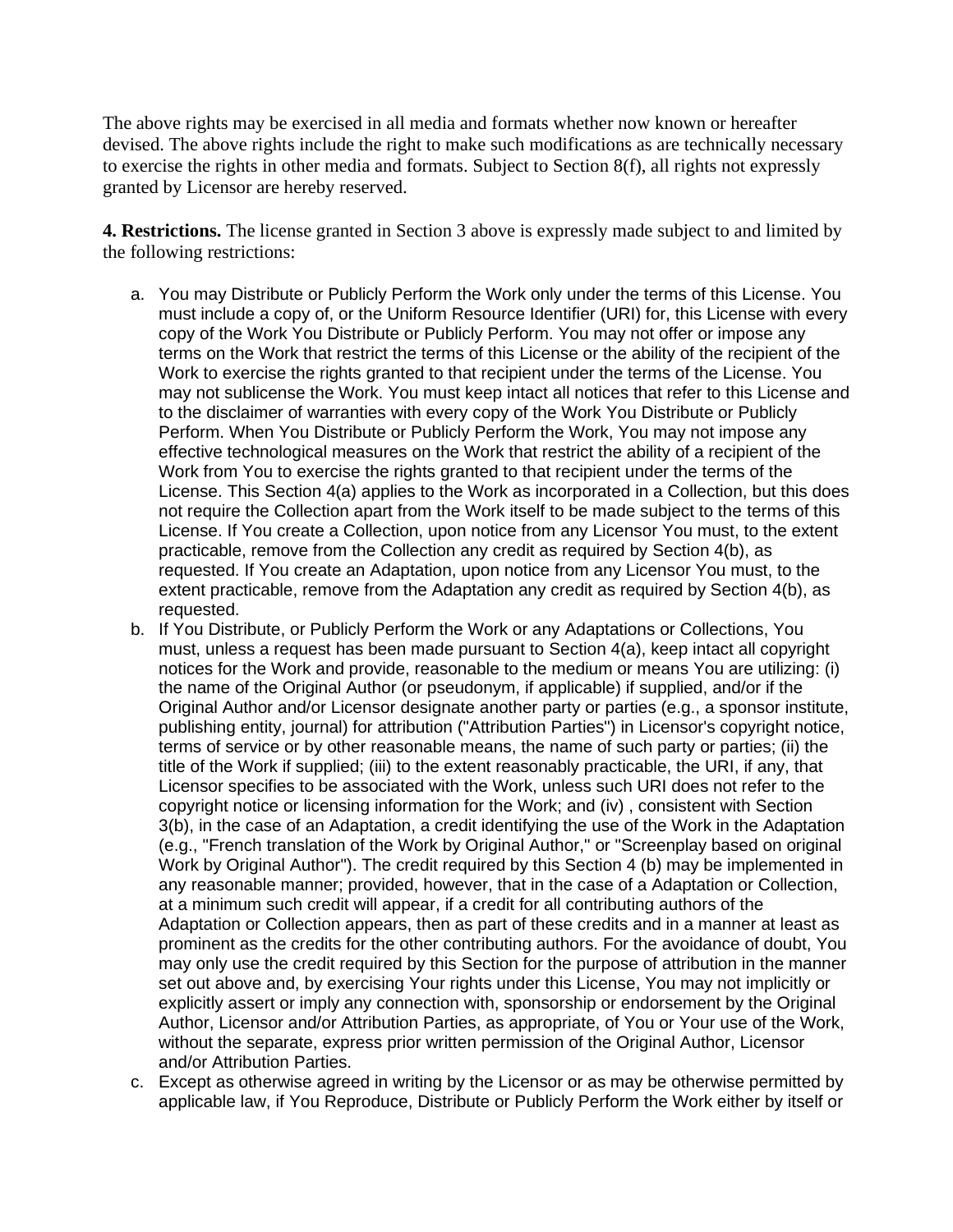as part of any Adaptations or Collections, You must not distort, mutilate, modify or take other derogatory action in relation to the Work which would be prejudicial to the Original Author's honor or reputation. Licensor agrees that in those jurisdictions (e.g. Japan), in which any exercise of the right granted in Section 3(b) of this License (the right to make Adaptations) would be deemed to be a distortion, mutilation, modification or other derogatory action prejudicial to the Original Author's honor and reputation, the Licensor will waive or not assert, as appropriate, this Section, to the fullest extent permitted by the applicable national law, to enable You to reasonably exercise Your right under Section 3(b) of this License (right to make Adaptations) but not otherwise.

### **5. Representations, Warranties and Disclaimer**

UNLESS OTHERWISE MUTUALLY AGREED TO BY THE PARTIES IN WRITING, LICENSOR OFFERS THE WORK AS-IS AND MAKES NO REPRESENTATIONS OR WARRANTIES OF ANY KIND CONCERNING THE WORK, EXPRESS, IMPLIED, STATUTORY OR OTHERWISE, INCLUDING, WITHOUT LIMITATION, WARRANTIES OF TITLE, MERCHANTIBILITY, FITNESS FOR A PARTICULAR PURPOSE, NONINFRINGEMENT, OR THE ABSENCE OF LATENT OR OTHER DEFECTS, ACCURACY, OR THE PRESENCE OF ABSENCE OF ERRORS, WHETHER OR NOT DISCOVERABLE. SOME JURISDICTIONS DO NOT ALLOW THE EXCLUSION OF IMPLIED WARRANTIES, SO SUCH EXCLUSION MAY NOT APPLY TO YOU.

**6. Limitation on Liability.** EXCEPT TO THE EXTENT REQUIRED BY APPLICABLE LAW, IN NO EVENT WILL LICENSOR BE LIABLE TO YOU ON ANY LEGAL THEORY FOR ANY SPECIAL, INCIDENTAL, CONSEQUENTIAL, PUNITIVE OR EXEMPLARY DAMAGES ARISING OUT OF THIS LICENSE OR THE USE OF THE WORK, EVEN IF LICENSOR HAS BEEN ADVISED OF THE POSSIBILITY OF SUCH DAMAGES.

## **7. Termination**

- a. This License and the rights granted hereunder will terminate automatically upon any breach by You of the terms of this License. Individuals or entities who have received Adaptations or Collections from You under this License, however, will not have their licenses terminated provided such individuals or entities remain in full compliance with those licenses. Sections 1, 2, 5, 6, 7, and 8 will survive any termination of this License.
- b. Subject to the above terms and conditions, the license granted here is perpetual (for the duration of the applicable copyright in the Work). Notwithstanding the above, Licensor reserves the right to release the Work under different license terms or to stop distributing the Work at any time; provided, however that any such election will not serve to withdraw this License (or any other license that has been, or is required to be, granted under the terms of this License), and this License will continue in full force and effect unless terminated as stated above.

## **8. Miscellaneous**

a. Each time You Distribute or Publicly Perform the Work or a Collection, the Licensor offers to the recipient a license to the Work on the same terms and conditions as the license granted to You under this License.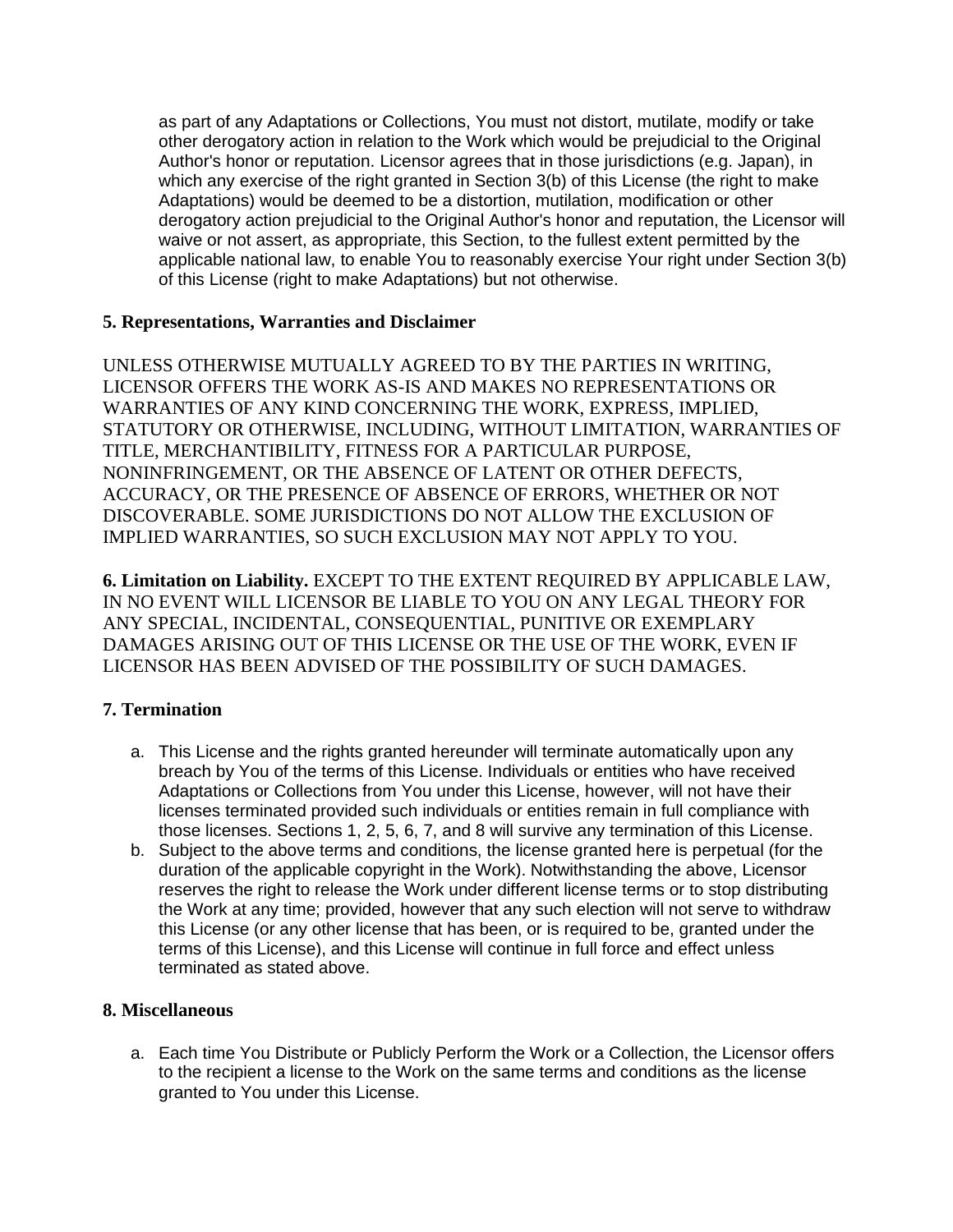- b. Each time You Distribute or Publicly Perform an Adaptation, Licensor offers to the recipient a license to the original Work on the same terms and conditions as the license granted to You under this License.
- c. If any provision of this License is invalid or unenforceable under applicable law, it shall not affect the validity or enforceability of the remainder of the terms of this License, and without further action by the parties to this agreement, such provision shall be reformed to the minimum extent necessary to make such provision valid and enforceable.
- d. No term or provision of this License shall be deemed waived and no breach consented to unless such waiver or consent shall be in writing and signed by the party to be charged with such waiver or consent.
- e. This License constitutes the entire agreement between the parties with respect to the Work licensed here. There are no understandings, agreements or representations with respect to the Work not specified here. Licensor shall not be bound by any additional provisions that may appear in any communication from You. This License may not be modified without the mutual written agreement of the Licensor and You.
- f. The rights granted under, and the subject matter referenced, in this License were drafted utilizing the terminology of the Berne Convention for the Protection of Literary and Artistic Works (as amended on September 28, 1979), the Rome Convention of 1961, the WIPO Copyright Treaty of 1996, the WIPO Performances and Phonograms Treaty of 1996 and the Universal Copyright Convention (as revised on July 24, 1971). These rights and subject matter take effect in the relevant jurisdiction in which the License terms are sought to be enforced according to the corresponding provisions of the implementation of those treaty provisions in the applicable national law. If the standard suite of rights granted under applicable copyright law includes additional rights not granted under this License, such additional rights are deemed to be included in the License; this License is not intended to restrict the license of any rights under applicable law.

# **Creative Commons Notice**

Creative Commons is not a party to this License, and makes no warranty whatsoever in connection with the Work. Creative Commons will not be liable to You or any party on any legal theory for any damages whatsoever, including without limitation any general, special, incidental or consequential damages arising in connection to this license. Notwithstanding the foregoing two (2) sentences, if Creative Commons has expressly identified itself as the Licensor hereunder, it shall have all rights and obligations of Licensor.

Except for the limited purpose of indicating to the public that the Work is licensed under the CCPL, Creative Commons does not authorize the use by either party of the trademark "Creative Commons" or any related trademark or logo of Creative Commons without the prior written consent of Creative Commons. Any permitted use will be in compliance with Creative Commons' then-current trademark usage guidelines, as may be published on its website or otherwise made available upon request from time to time. For the avoidance of doubt, this trademark restriction does not form part of this License.

Creative Commons may be contacted at [http://creativecommons.org/.](http://creativecommons.org/)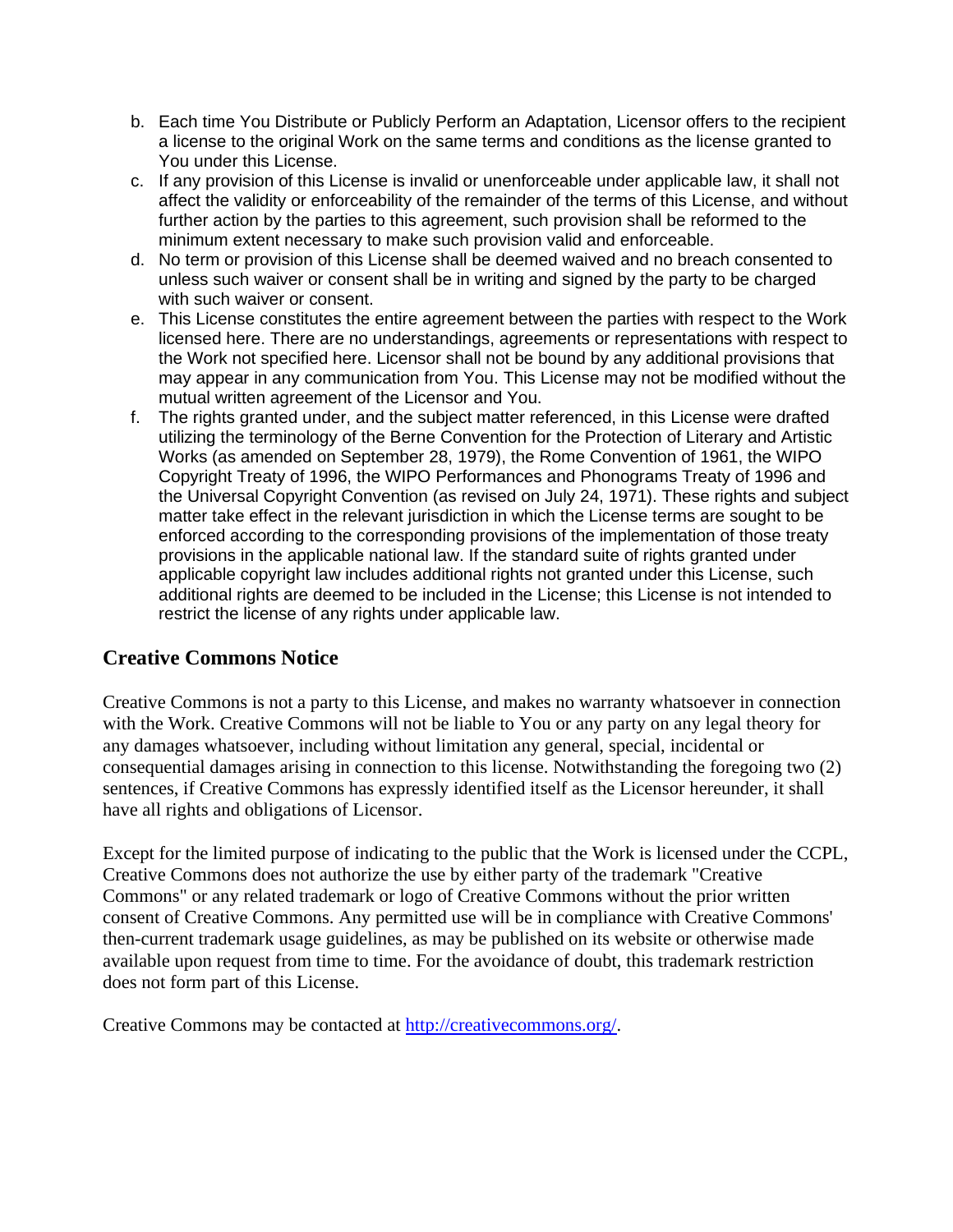### **Wizard .NET Library (AeroWizard)**

MIT Copyright (c) 2013 David Hall

Permission is hereby granted, free of charge, to any person obtaining a copy of this software and associated documentation files (the "Software"), to deal in the Software without restriction, including without limitation the rights to use, copy, modify, merge, publish, distribute, sublicense, and/or sell copies of the Software, and to permit persons to whom the Software is furnished to do so, subject to the following conditions:

The above copyright notice and this permission notice shall be included in all copies or substantial portions of the Software.

THE SOFTWARE IS PROVIDED "AS IS", WITHOUT WARRANTY OF ANY KIND, EXPRESS OR IMPLIED, INCLUDING BUT NOT LIMITED TO THE WARRANTIES OF MERCHANTABILITY, FITNESS FOR A PARTICULAR PURPOSE AND NONINFRINGEMENT. IN NO EVENT SHALL THE AUTHORS OR COPYRIGHT HOLDERS BE LIABLE FOR ANY CLAIM, DAMAGES OR OTHER LIABILITY, WHETHER IN AN ACTION OF CONTRACT, TORT OR OTHERWISE, ARISING FROM, OUT OF OR IN CONNECTION WITH THE SOFTWARE OR THE USE OR OTHER DEALINGS IN THE SOFTWARE.

### **Ncalc**

The MIT License (MIT)

Copyright (c) 2011 Sebastien Ros

Permission is hereby granted, free of charge, to any person obtaining a copy of this software and associated documentation files (the "Software"), to deal in the Software without restriction, including without limitation the rights to use, copy, modify, merge, publish, distribute, sublicense, and/or sell copies of the Software, and to permit persons to whom the Software is furnished to do so, subject to the following conditions:

The above copyright notice and this permission notice shall be included in all copies or substantial portions of the Software.

THE SOFTWARE IS PROVIDED "AS IS", WITHOUT WARRANTY OF ANY KIND, EXPRESS OR IMPLIED, INCLUDING BUT NOT LIMITED TO THE WARRANTIES OF MERCHANTABILITY, FITNESS FOR A PARTICULAR PURPOSE AND NONINFRINGEMENT. IN NO EVENT SHALL THE AUTHORS OR COPYRIGHT HOLDERS BE LIABLE FOR ANY CLAIM, DAMAGES OR OTHER LIABILITY, WHETHER IN AN ACTION OF CONTRACT, TORT OR OTHERWISE, ARISING FROM, OUT OF OR IN CONNECTION WITH THE SOFTWARE OR THE USE OR OTHER DEALINGS IN THE SOFTWARE.

### **SpreadSheetLight**

Copyright (c) 2011 Vincent Tan Wai Lip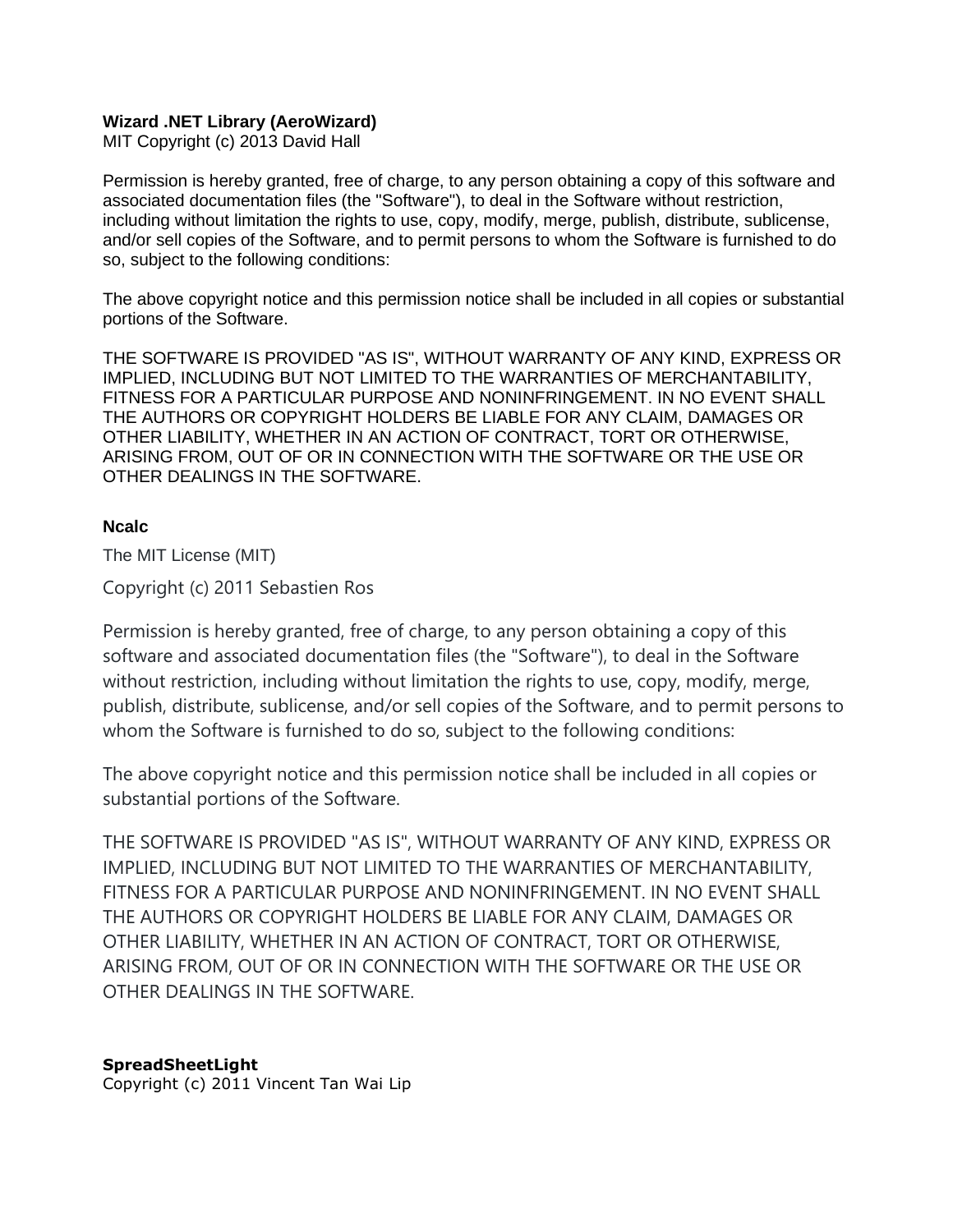Permission is hereby granted, free of charge, to any person obtaining a copy of this software and associated documentation files (the "Software"), to deal in the Software without restriction, including without limitation the rights to use, copy, modify, merge, publish, distribute, sublicense, and/or sell copies of the Software, and to permit persons to whom the Software is furnished to do so, subject to the following conditions:

The above copyright notice and this permission notice shall be included in all copies or substantial portions of the Software.

THE SOFTWARE IS PROVIDED "AS IS", WITHOUT WARRANTY OF ANY KIND, EXPRESS OR IMPLIED, INCLUDING BUT NOT LIMITED TO THE WARRANTIES OF MERCHANTABILITY, FITNESS FOR A PARTICULAR PURPOSE AND NONINFRINGEMENT. IN NO EVENT SHALL THE AUTHORS OR COPYRIGHT HOLDERS BE LIABLE FOR ANY CLAIM, DAMAGES OR OTHER LIABILITY, WHETHER IN AN ACTION OF CONTRACT, TORT OR OTHERWISE, ARISING FROM, OUT OF OR IN CONNECTION WITH THE SOFTWARE OR THE USE OR OTHER DEALINGS IN THE SOFTWARE.

# **MediaInfo(Lib) License**

Copyright (c) 2002-2014 MediaArea.net SARL. All rights reserved.

Redistribution and use in source and binary forms, with or without modification, are permitted provided that the following conditions are met:

 $\Box$  Redistributions of source code must retain the above copyright notice, this list of conditions and the following disclaimer.

 $\Box$  Redistributions in binary form must reproduce the above copyright notice, this list of conditions and the following disclaimer in the documentation and/or other materials provided with the distribution.

THIS SOFTWARE IS PROVIDED BY THE COPYRIGHT HOLDERS AND CONTRIBUTORS "AS IS" AND ANY EXPRESS OR IMPLIED WARRANTIES, INCLUDING, BUT NOT LIMITED TO, THE IMPLIED WARRANTIES OF MERCHANTABILITY AND FITNESS FOR A PARTICULAR PURPOSE ARE DISCLAIMED. IN NO EVENT SHALL THE COPYRIGHT HOLDER OR CONTRIBUTORS BE LIABLE FOR ANY DIRECT, INDIRECT, INCIDENTAL, SPECIAL, EXEMPLARY, OR CONSEQUENTIAL DAMAGES (INCLUDING, BUT NOT LIMITED TO, PROCUREMENT OF SUBSTITUTE GOODS OR SERVICES; LOSS OF USE, DATA, OR PROFITS; OR BUSINESS INTERRUPTION) HOWEVER CAUSED AND ON ANY THEORY OF LIABILITY, WHETHER IN CONTRACT, STRICT LIABILITY, OR TORT (INCLUDING NEGLIGENCE OR OTHERWISE) ARISING IN ANY WAY OUT OF THE USE OF THIS SOFTWARE, EVEN IF ADVISED OF THE POSSIBILITY OF SUCH DAMAGE. Alternate license for redistributions of the library in binary form: Redistributions in binary form must

reproduce the following sentence (including the link to the website) in the documentation and/or other materials provided with the distribution. This product uses MediaInfo library, Copyright (c) 2002-2014 MediaArea.net SARL.

## **Third party libraries**

The software relies on third party libraries. Such libraries have their own license:

□ C++ standard library: libstdc++, libc++, Visual C++ library or any other C++ standard library.

- □ Base classes library: ZenLib, (c) MediaArea.net SARL, zlib license.
- □ GUI (optional): Qt.
- GUI (optional): WxWidgets.
- □ XML parser (optional): TinyXML-2.
- $\Box$  gzip decompression routine (optional): zlib.